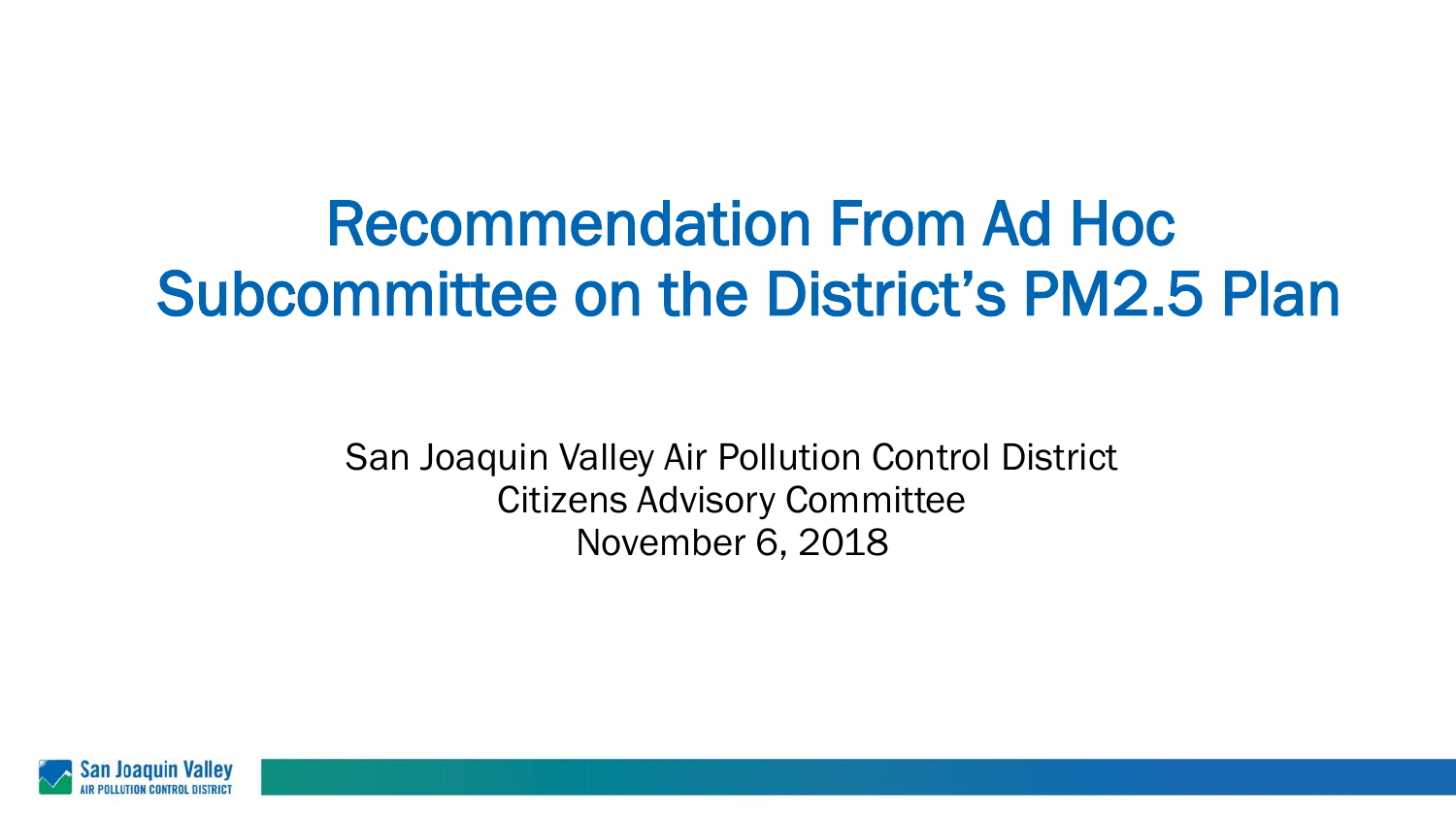## CAC PM2.5 Plan Ad Hoc Subcommittee

- CAC ad hoc subcommittee met on October 30, 2018
- Members in attendance:
	- –Manuel Cunha
	- –Roger Hoffdahl
	- –Kevin Abernathy
	- –Kelly Deming
	- –Lee Smith
	- –Derek Williams